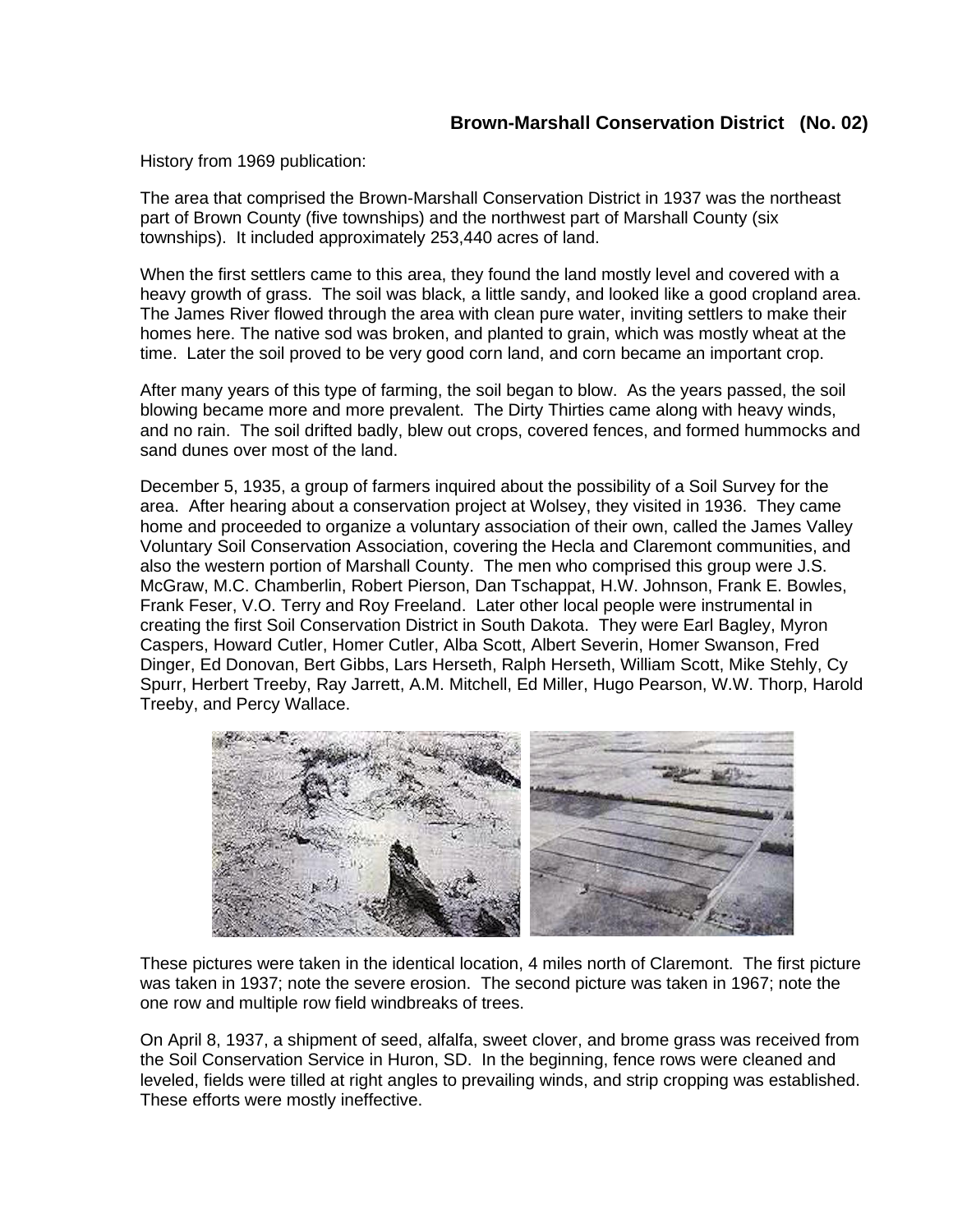In 1937, the South Dakota Soil Conservation District Law was passed, which provided for the organization of soil conservation districts. In September, the Voluntary Association started proceedings to set up a soil conservation district. Meetings were held, petitions circulated, and a hearing was held in October. Officers elected at that time were; Frank Feser, Chairman, F. L. Farrar, Vice Chairman, George Lane, Treasurer. In early October, the boundaries for the Conservation District were set, and in December, a field headquarters was established in Hecla, with L.M. Sloan assigned as the Project Manager. As a result, an "official" Conservation District was organized in December 1937.

On April 28, 1938, the first trees planted by the Conservation District were planted on the Joe G. Lamport Farm. The Conservation District was also managing some cropland at this time.

In 1939, strip cropping began, with strips not to be less than 3 rods nor more than 20 rods in width. At this time, the Conservation District owned a press drill, rental fee of \$.15 per acre, over 15 acres, \$.10 per acre. Also in 1940, the cost of having 4 acres of trees planted was \$18.11 (2600 trees @ \$13, plus tractor and labor costs). In August of 1941, the Conservation District purchased a combine and a caterpillar. (Rental rates were; \$1.25/acre for combine, and \$3/acre for caterpillar, including labor, fuel and service materials.) In 1942, treeplanter wages were; \$15.00/week, or \$3/day, and \$.50/day for caterpillar tractor operator. The Conservation District also owned a Reo Truck, which was sold in 1944, for \$380. Handplant trees sold for \$.50/100 at that time, and seed cleaning and treating by the Conservation District was done for \$.06/bushel, and \$.05/ bushel for just cleaning. Tree seedlings were heeled into the ground until they could be planted. Dues to the State Association at this time were \$5/year. In 2011, State dues are \$900.

In 1945, the Conservation District purchased a warehouse from the Herther Estate for \$50. At this time, treeplanting was \$10/acre, including trees, labor, and machinery. At this time, the Conservation District owned: Straw spreader, 3 6'disks and trailers, Allis Chalmers combine, Road blader, Swather, W-30 tractor, Row crop harvester, and 1935 pick-up. Other concerns of the Conservation District at this time were; weed control, flood control, especially in the Sand Lake and James River areas, road building, and buying and selling grass seed.

In 1946, 209 acres of trees were planted in the Conservation District. The Conservation District also received a Government Grant for 1 drill, 1 harrow, and 2 grape hoes. A 1936 ½ ton Ford pickup was purchased for \$236.

In 1947, Frank Fesser was elected Chairman of the State Association. A uni-tiller and a corn cultivator were purchased.

In 1948, all townships lying in Marshall County joined the Marshall County Conservation District. All assets in the present Brown-Marshall Conservation District will remain as is, and the Brown-Marshall name will be retained. The Conservation District is now handling fertilizer, and purchased a weed sprayer.

In 1955, the dirt moving business ended, as the jobs could now be done readily by private contractors. A lean was added on to the warehouse to house the seed cleaning equipment.

In 1957, the Conservation District marked 20 years as a Conservation District: 8500 acres of trees had been planted, 90,000 acres of cropland stripped cropped, along with 100 dugouts in place. Conservation practices included; contour furrowing pasture land, wildlife management, rotation grazing/grass management, and started the Crow Creek Watershed.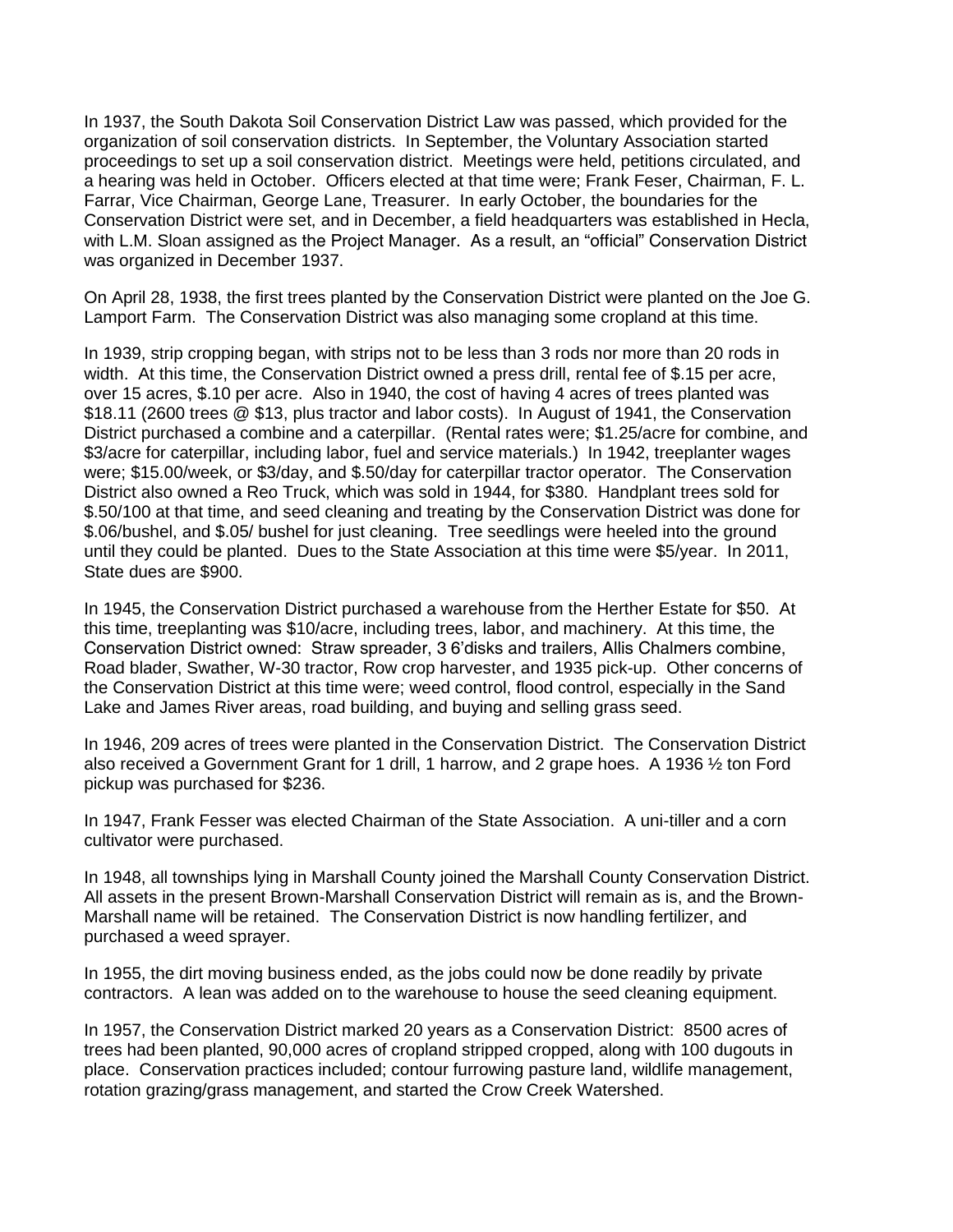Updated information provided in 2012:

Over the last several decades many changes have taken place. We have gone from the planting of many trees, to help reduce soil erosion, to tree removal to allow for larger farm equipment, and erosion control is done by no-till farming. Planting in the area has gone from predominately small grain, to increased corn and soybean acres. Larger equipment has led to less manual labor, with many farmers choosing to hire custom farmers. We also have more chemical control of weeds, and an increase in use of fertilizer. Government payments and price supports have become a big part of the farming industry.

In 1971, the Brown-Marshall Conservation District office in Hecla closed, and it was decided that the office would then be housed in the Conservation District Managers home. This decision has resulted in the office being located in Frederick, rural Hecla, rural Houghton, and for the past 25 years, back in Hecla City. The Conservation District warehouse remained in Hecla, and all treeplanting services have been conducted from there.

In the 1980's, the Conservation District added a tree cultivating service for cooperators, and also offered a chemical applicator for rent for granular weed control in trees.

A "Half Century of Progress" celebration was held in Claremont in 1985. The official planting of the 150 millionth tree in South Dakota by a Conservation District was held, along with the 250,000 acre of trees planted in South Dakota by a Conservation District.



Planting of the 150 millionth tree in South Dakota by a Conservation District. Robert Gab, SDACD; Marc Goldhammer, SDACD; LaVerne Swanson, BMCD Supervisor; Steve Cutler, SD State Representative; Verl Cutler, former BMCD Supervisor; Sid Dronen, USDA-SCS Forester.

In 1990, a grass drill was purchased for lease to cooperators. This was funded with help from Ducks Unlimited and Pheasants Forever. The tree cultivating service was discontinued, and a fabric application machine was added.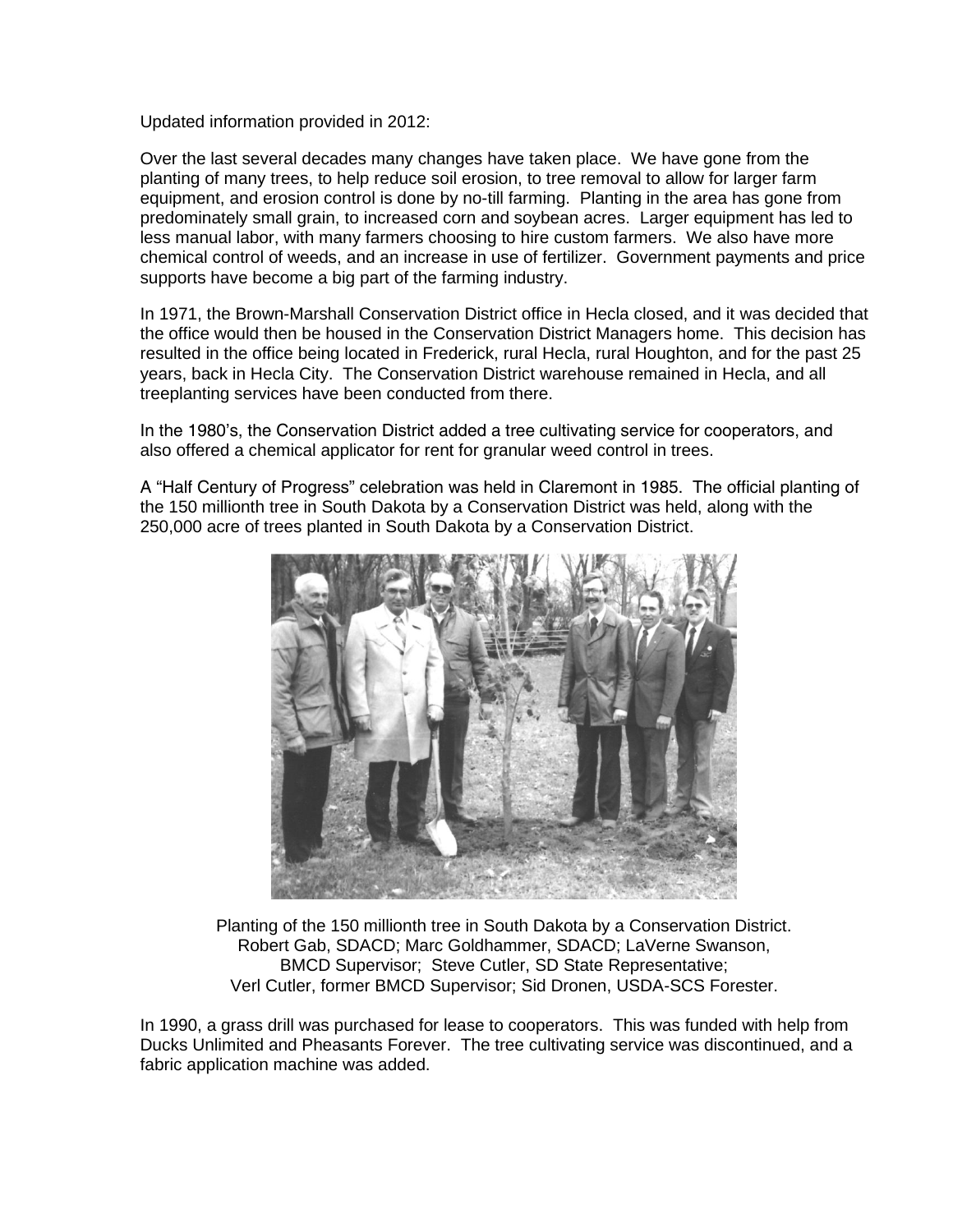In 2003, a new grass drill, and an updated fabric machine were purchased, along with a used John Deere Tractor in 2004.

In 2005, the Conservation District planted a record breaking season, with 258 acres of trees planted. Two planting and fabric crews were used for this season. A much needed treeplanter, pick-up and trailer were purchased at this time.

In 2008, the old warehouse building was sold, and a new storage building/office was constructed at 304 Main Street in Hecla. The storage building houses all Conservation District equipment, has a large walk in cooler, and an office area that is used during the tree planting/fabric season. During the off-season, the Conservation District Office operates from the Conservation District Managers' home, which is currently also in Hecla.

The Mission of the Brown-Marshall Conservation District is to promote conservation stewardship in Brown County through education, conservation services, and technical assistance.

The Conservation District priorities in 2011 included: Excess/insufficient water - ponding, flooding, seasonal high water table, seeps and drifted snow Soil quality degradation - concentration of salts or other chemicals Soil erosion -concentrated flow erosion Livestock production limitation - inadequate feed and forage Livestock production limitation - inadequate livestock shelter

The Conservation District currently provides the following services; tree planting, tree fabric installation, handplant sales, and grass drill rental, and miscellaneous tree products to the producers of Brown-Marshall Conservation District. The Conservation District also supports the youth in the Conservation District by contributing to Ag in the Classroom, hosting Arbor Day and Poster Contests, promoting various scholarships, including a Brown-Marshall Scholarship. The Northern Prairie Water Festival also receives monetary support from the Conservation District, along with volunteer assistance from the Conservation District Manager.

## TOTAL ACRES OF TREE PLANTING THROUGH THE DECADES

| Decade    | Field<br>Windbreak | Farmstead<br>Livestock | Renovation | Wildlife | Other | Total  | Farms |
|-----------|--------------------|------------------------|------------|----------|-------|--------|-------|
| 1944-1949 | 541.0              | 500.0                  | 0.0        | 0.0      | 0.0   | 1041.0 | 348   |
| 1950-1959 | 1489.7             | 987.5                  | 0.0        | 0.0      | 259.8 | 2737.0 | 471   |
| 1960-1969 | 866.8              | 529.9                  | 0.0        | 0.0      | 101.8 | 1498.5 | 521   |
| 1970-1979 | 335.5              | 536.9                  | 5.8        | 0.0      | 176.8 | 1055.0 | 352   |
| 1980-1989 | 307.7              | 408.4                  | 44.3       | 19.0     | 97.9  | 877.3  | 299   |
| 1990-1999 | 199.8              | 217.0                  | 15.1       | 170.1    | 137.0 | 739.0  | 281   |
| 2000-2009 | 282.7              | 151.9                  | 8.0        | 187.2    | 100.3 | 732.1  | 147   |
| 2010-2011 | 5.7                | 16.1                   | 2.7        | 14.7     | 0.0   | 39.2   | 13    |